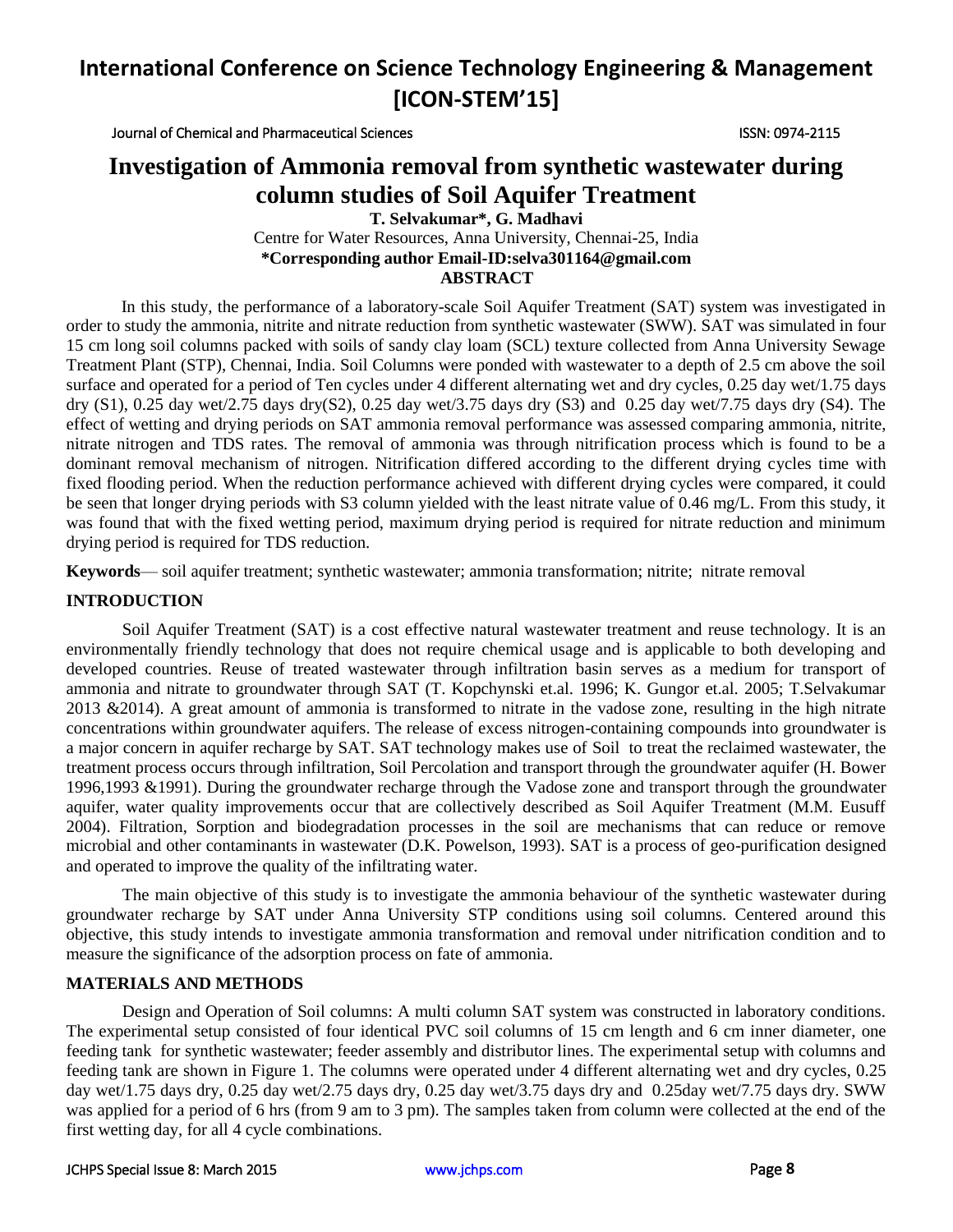#### Journal of Chemical and Pharmaceutical Sciences ISSN: 0974-2115

Soil columns were operated inside centre for water resources building, without any additional climatic temperature control inside the building during the study period. The lower part of the columns (approximately 5 cm) were filled with pebbles. The columns were provided with outlets for sample collection at bottom. All the columns were filled with 5 cm of soil. Soils were poured into the columns and no compaction of soils inside the columns was carried out.

| Tabic.I. WebDIV Tatios for this short column study |           |                                              |      |                      |  |  |
|----------------------------------------------------|-----------|----------------------------------------------|------|----------------------|--|--|
| S.No                                               | Column Id | Wetting Period (days)   Drying Period (days) |      | <b>Wet/Dry ratio</b> |  |  |
|                                                    |           | 0.25                                         | -75  |                      |  |  |
|                                                    | S2        | 0.25                                         | 2.75 | 0.09                 |  |  |
|                                                    | S3        | 0.25                                         | 3.75 | 0.06                 |  |  |
|                                                    | S4        | 0.25                                         | 7.75 |                      |  |  |

**Table.1. Wet/Dry ratios for this short column study**





The selection of wet/dry ratio for this study ranges from 0.03 to 0.14 and is also in accordance with the EPA process design manual (Process Design manual US EPA, Sep 2006).Soil samples and properties - Anna University STP soil: Soil samples from Anna University STP were collected from depth ranging between 0 and 0.75 m (referred to as top soil). The selection of the depth range was based on the fact that previous studies indicated that most of the purification takes place at the upper most layer of the soil (A.Akber, 2003). It is the natural soil that has been collected from the STP without any treatment. In order to eliminate the interference with synthetic wastewater, it was washed several times with distilled water and left to dry. The bulk soil were homogenized, sieved and the gravel fraction  $>1.7$ mm excluded. Soil columns were left submerged in distilled water for 48 hrs to remove trapped air from the bottom and to remove soluble irons. This was made to minimize the interference of the soil on the behaviour of ammonia. The Soil textural classification, physical and chemical characteristics of the soil are given Table 2 and Table 3.Synthetic Wastewater (SWW): It is a solution of Ammoniam chloride (NH<sub>4</sub>Cl), Calcium bicarbonate (Ca (HCO<sub>3</sub>)) and Glugose(  $C_6H_{12}O_6$ ). 30.84 mg of NH<sub>4</sub>Cl was dissolved in 1 litre of distilled water to create 10 mg/L as NH<sub>3</sub> concentration.  $CaHCO<sub>3</sub>$  was added to the system as source of inorganic carbon. 66.65 mg was dissolved in 1000 ml creating 1000 mg/L as inorganic C. However, the concentration of the organic carbon in the synthetic wastewater was 1000 mg/L. It was prepared by dissolving 25 mg of  $C_6H_{12}O_6$  in 1000 ml.

**Experimental procedure and analytical methods:** During the studies, TDS, ammonia (NH<sub>3</sub>), nitrite (NO<sub>2</sub>) and nitrate (NO3) were measured in Centre for Water Resources, Anna University wet chemistry lab. These measurements were made in samples collected from the outlet of each column as well as the stock solution during all studies. Samples taken from column were collected at the end of first wetting day for all 4 cycle combinations. When the samples were taken into plastic bottles of 500 ml. their caps were right away closed to prevent air entry.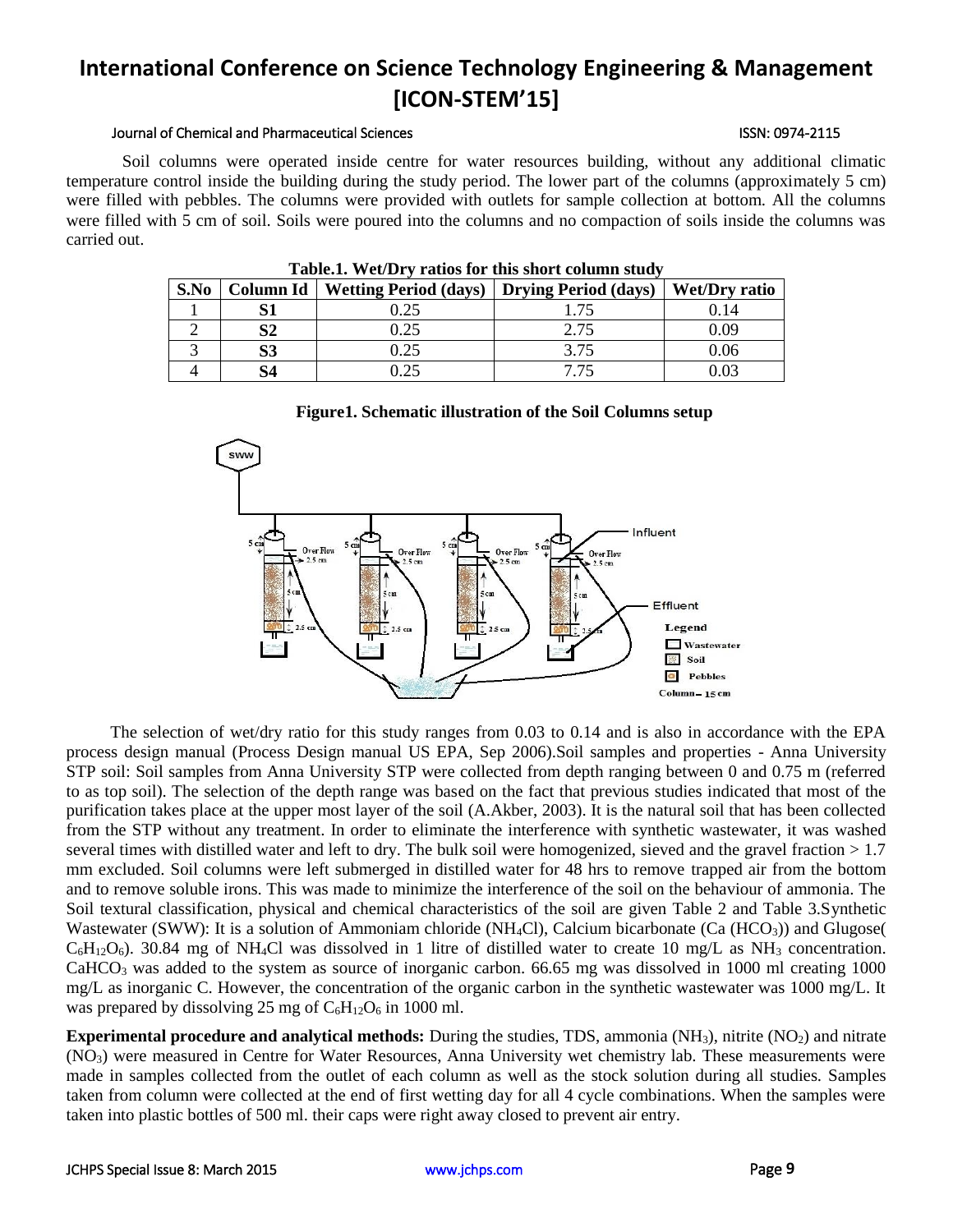Journal of Chemical and Pharmaceutical Sciences ISSN: 0974-2115

**S.No Name of the STP % Sand % Silt % Clay Textural class of soil as per USDA\* Texture** 1 | Anna University | 67 | 4 | 29 | Sandy Clay Loam

## **Table.2. STP Soil Textural Classification**

### **\* United States Department of Agriculture**

TDS measurements were made by using EQ8361 EQUINOX Pen type TDS meter. Wastewater was stored in plastic bottles and kept at  $4^{\circ}C$  in order to reduce the effects of biochemical reactions. No additives or preservatives were used to preserve wastewater quality. Wastewater was warm to the room temperature before application on soil columns. Samples were collected from the bottom of each column. The samples were filtered with 0.45µm filters and stored at 4°C, NH<sub>3</sub>, NO<sub>2</sub> and NO<sub>3</sub> were detected in each sample.Ammonia was measured using Phenate method. Ammonia was determined using the standard curve after measuring the absorbance at 640 nm of standards and samples using Visiscansystronics spectrophotometer. The calibration curve (NH<sub>3</sub>) vs absorbance was prepared using the standard stock solution of NH4Cl.

Nitrite was analysed with Visiscansystronic spectrophotometer. The method is based on the reaction of nitrite ions with sulfanylamide in acidic medium and the diazo compound obtained further reacts with diamine yielding in an azo color. The nitrite ion concentrations determined by measuring the absorbance of the azo colour at 543 nm.Nitrate was analysed using cadmium reduction method. All the analysis was conducted according to the American Public Health Association (APHA) standard methods for the examination of water and wastewater, (APHA, 1999).

| $\frac{1}{2}$                         |          |                            |  |  |  |
|---------------------------------------|----------|----------------------------|--|--|--|
| <b>Parameter</b>                      | Unit     | <b>Anna University STP</b> |  |  |  |
| pН                                    |          | 7.25                       |  |  |  |
| <b>Electrical Conductivity</b>        | mS/cm    | 0.198                      |  |  |  |
| Organic matter                        | $\%$     | 0.32                       |  |  |  |
| Nitrate Nitrogen                      | ppm      | 7.0                        |  |  |  |
| <b>Available Phosphorus</b>           | ppm      | 8.90                       |  |  |  |
| Potassium Exchangeable K              | ppm      | 48                         |  |  |  |
| Calcium Exchangeable Ca               | ppm      | 1550                       |  |  |  |
| Magnesium Exchangeable Mg             | ppm      | 426                        |  |  |  |
| Sulfur Available S as $\text{So}_4^2$ | ppm      | 49.1                       |  |  |  |
| Sodium Exchangeable Na                | ppm      | 161                        |  |  |  |
| Zinc Available Zn                     | ppm      | 0.32                       |  |  |  |
| Manganese Available Mn                | ppm      | 16.45                      |  |  |  |
| Iron available Fe                     | ppm      | 13.80                      |  |  |  |
| Copper Available Cu                   | ppm      | 1.48                       |  |  |  |
| Cation Exchange capacity              | Meq/100g | 19.23                      |  |  |  |

**Table.3. Physical and Chemical Characteristics Of The Study Area Soil (HLS Tandon 2009)**

# **RESULTS AND DISCUSSION**

**Synthetic Wastewater – NH3 Distribution:** The change in ammonia concentration in synthetic wastewater as it moved down through the columns S1, S2, S3 and S4 is illustrated in Figure 2a. For S1, S2 & S3 columns for 1st two cycles only, inorganic and organic carbon source was given with 100 mg/L instead of 1000 mg/L to check the effect of carbon sources. From third cycle onwards, it was changed to  $1000 \text{ mg/L}$ . NH<sub>3</sub> values are present with minimum values ranging from 0 to 4.28 mg/L for the first 2 to 3 cycles at columns S1, S2, S3 and S4. Then ammonia is full oxidised to NO<sup>3</sup> in the subsequent cycles in all columns except S4. Due to the maximum drying period of 7 days, cracks were formed in S4 leading to the increase of ammonia value to 10 mg/L. The top surface of the columns was then scrapped as done in the infiltration basin for the field studies and the experiment was continued with subsequent reduction in ammonia values finaly to zero.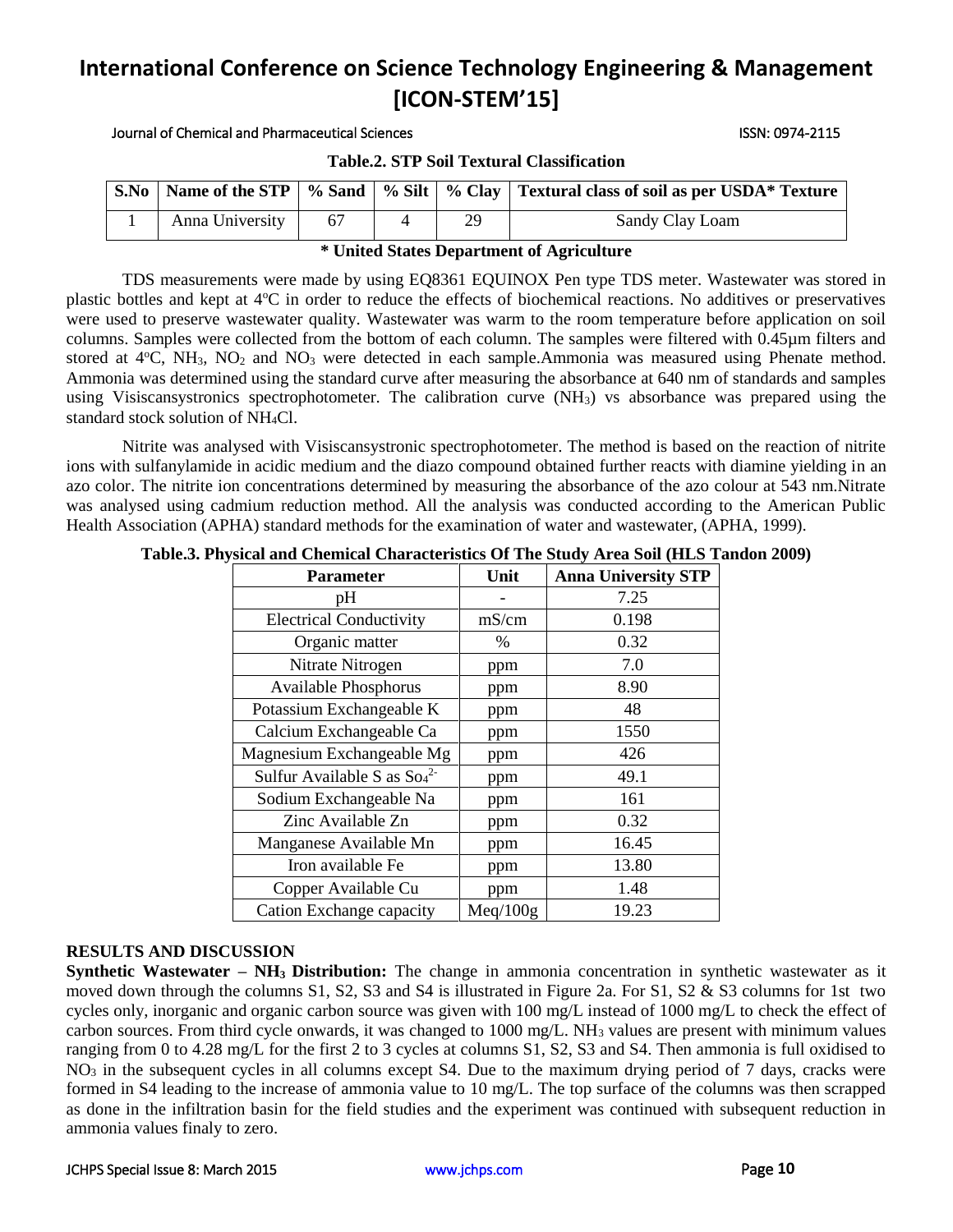#### Journal of Chemical and Pharmaceutical Sciences ISSN: 0974-2115

**Nitrite Distribution:** Nitrite (NO<sub>2</sub>) develops as an intermediate product of NH<sub>3</sub> and NO<sub>3</sub>. Nitrite concentration in the experiment was rapidly oxidised to nitrate. The bioreaction is generally coupled and proceeds rapidly to nitrate form. Therefore, nitrite levels at any given time are usually low. Increased concentration are usually an indication of a disturbance of microbiological process, of an overloaded system or insufficient aeration capacity (Metcalf and Eddy 2004). Concentration of NO<sub>2</sub> changes with different drying cycles as shown in Figure 2b. Columns S1 and S2 had one nitrite peak where as S3 and S4 columns had continuous nitrite peaks during each wetting.  $NO<sub>2</sub>$  peaks attributed to continuous nitrification process near the exit of the column where aerobic conditions may exist.

# **Figure.2. Synthetic wastewater (SWW) a) NH3 Distribution b) NO2 Distribution c) NO3 Distribution and d) TDS Concentration**



**Nitrate Distribution:** At the end of 10<sup>th</sup> cycle it was found that S3 column was most efficient with least nitrate content of 0.46 mg/L followed by S2, S1 and S4 column of the corresponding nitrate values with 0.51, 0.59 and 1.78 mg/L respectively. The removal of ammonia was through nitrification process which was considered to be a dominant removal mechanism of nitrogen. The transport of ammonia depends upon the availability of oxygen, nitrifier bacteria and inorganic carbon source. A common hypothesis for ammonia removal is the two-step process of autotropic nitrification and adsorption of ammonia to the clay particle and organic fraction in the soil. The amount of adsorbance depends on the cation exchange capacity of the soil (H.Bower 1984; THR Abushbak 2004).

CEC is reported as a soil's ability to hold cations. It is an estimated value based on extracted cations from the soil analysis (Calcium Ca<sup>++</sup>, Manesiam Mg<sup>++</sup>, Potassium K<sup>++</sup>, Sodium Na<sup>++</sup> and Hydrogen H<sup>+</sup>). Since the clay and organic sites in the soil have a negative change, the positively charged cations bond with these sites. Therefore CEC is closely related to soil texture. From Table 3, it was found that soil, the values of Ca, Mg, K, Na are 1550, 420, 48 and 161 mg/L respectively. The cation exchange capacity value was 19.23 meq/100g. Hence good adsorption of ammonia was present.

#### JCHPS Special Issue 8: March 2015 [www.jchps.com](http://www.jchps.com/) Page **11**